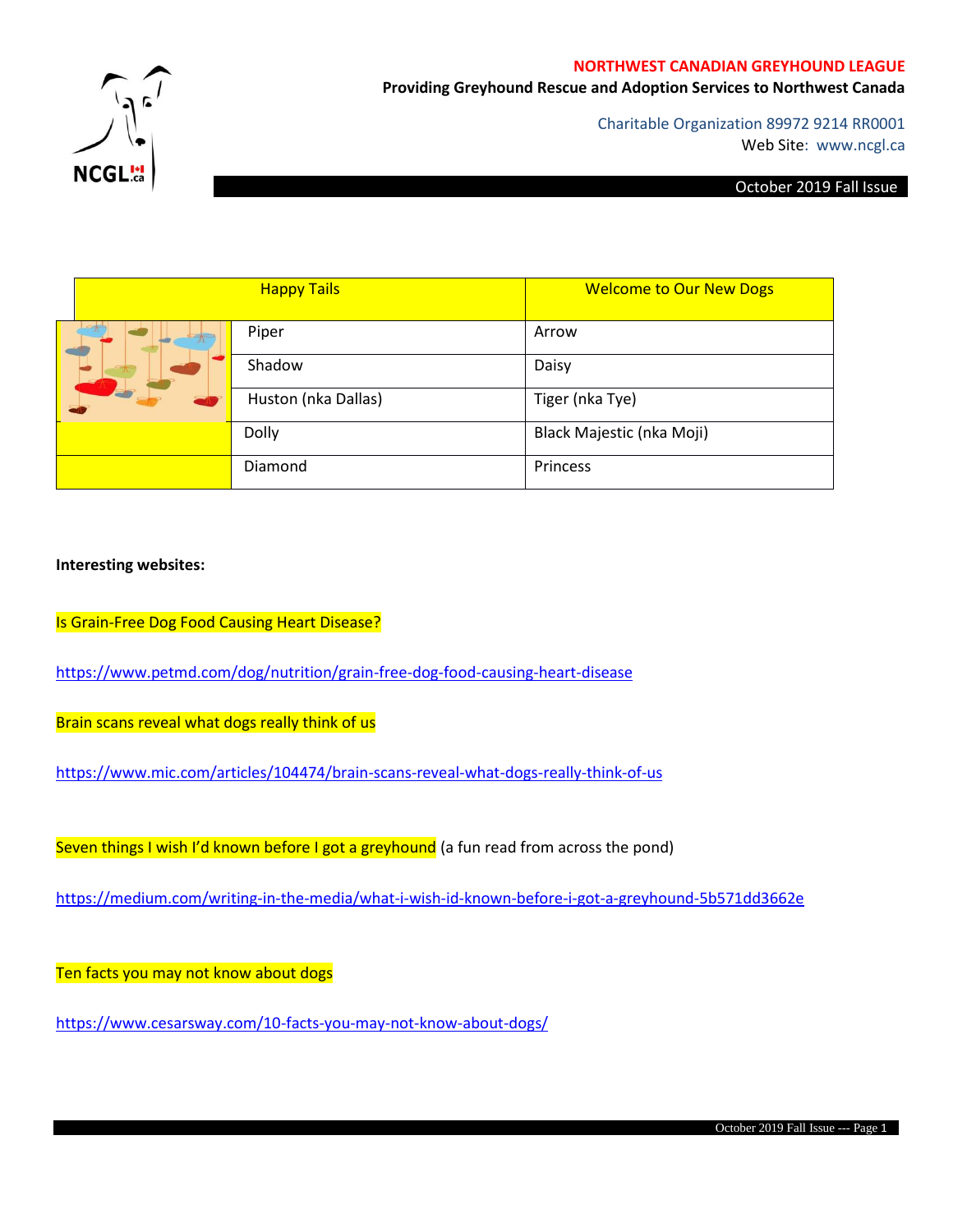# Using CBD oil for your greyhounds

I have been using CBD oil (cannabidiol) for the past few months for my greyhound, Gabby. The oil we use is from hemp plants where most CBD oil comes from. It does not include THC (delta-9-tetrahydrocannabinol) that gives marijuana its psychoactive properties.

The product we use is called Hemp4Paws, natural healing and care for your pets (www.hemp4paws.ca). I purchase it at a local pet store in Victoria, Rascal's. The store carefully has the batches tested in a local lab to ensure it is not contaminated with pesticides, fungicides or solvents. I will say – it's not cheap. But you need to make sure you use a good, quality product. And the better the quality, the higher the price. We use the 600 mg bottle that is for dogs 60-100 lbs. It needs to be given directly onto the dog's tongue to absorb. While Gabby likes the taste, she hates things squeezed into her mouth, so giving it is a bit of a challenge!

Gabby has had years of digestive problems from pancreatitis to haemorrhagic gastroenteritis – both diseases that can be fatal. She is unable to take most regular medications by mouth or injection. And she is now 11 and has arthritis is her hips. It's hard for her to get up and down, hard for her to do stairs, hard for her to poop. I had to find something to ease that pain. Fentanyl patches do work but at \$50 for 5 days worth, to say nothing of trying to get that patch off her, I really didn't want to use those (see following article if you need to get a fentanyl patch off your dog).

I tried Arnica, a homeopathic product but saw no improvement. So I decided to give CBD oil a shot. The woman at Rascal's suggested trying 1/2 syringe to start. I decided to try two drops. The next day I gave her two drops twice. The next day 4 drops twice, until we were close to a full dose (which is a full syringe twice a day). It's best to purchase the oil as a liquid so you can adjust the dosage easily.

You do have to monitor the amount. I found that Gabby does best on 1/2 syringe twice a day. Any more and she becomes anxious (which is weird, because a lot of people give CBD oil to solve anxiety). There are many anecdotal claims for CBD oil for pain, seizures, appetite stimulation, anti-nausea effects, even separation anxiety.

Possible side effects include dry mouth, increased thirst, anxiety, and lower blood pressure and drowsiness if used in high doses. And because there are no studies, there could be effects that you won't know for some time.

If Gabby had required a full dose twice a day, the cost would have been \$160/month. Fortunately  $\frac{1}{2}$  syringe twice a day seems to work, so that is cut in half. And I have noticed she is definitely not as sore, she gets up easier, she can poop properly, and the stairs aren't a problem. If you have a dog that isn't doing well on its current medication, you may want to consider CBD oil. Talk to your vet about it.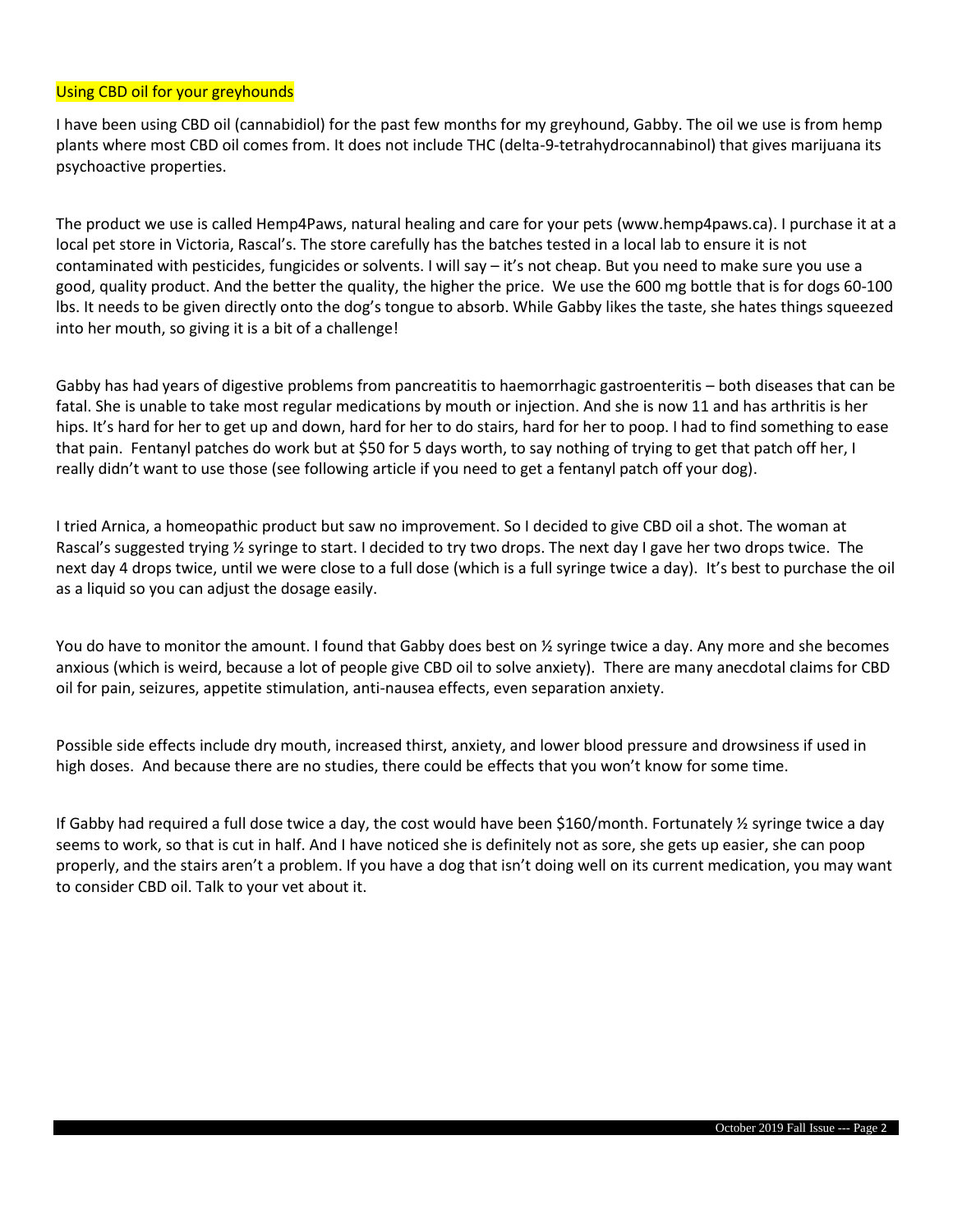### **Getting sap off your dog**

Most sap from trees is not poisonous but check trees in your area to ensure there aren't any deadly ones because you don't want your dog to try to lick off poisonous sap.

I find using cooking oil, butter or peanut butter is easiest. Massage the oil into the sap to loosen it, then gently comb it out. If your dog gets sap between its toes, caught in the hair, you can use this as well, but get some paper towels to (gently) pull the clumps of sap off. You can trim off any sap near the ends of the hair if it isn't too close to the skin. I find it is better to work it out with the oil (which can be warmed if you want) and then following that, you should ideally wash the dog. If the sap was only in its feet or on one or two spots, just use a warm washcloth to get most of the oil off the dog. Make sure you use cooking oil, butter or peanut butter because you know your dog is going to get some of that into its mouth.

If the sap has been there for a while, you may need to use a hair dryer on a low setting to warm it up a bit before using the oil to loosen it and comb it out.

### Another way to remove ticks

If you have a tick problem in your neighbourhood, here is a great way to get them off you or your dogs.

This is from a pediatrician. It's great, because it works in those places where it's sometimes difficult to get to with tweezers: between toes, in the middle of a head full of dark hair, etc.

Apply a glob of liquid soap to a cotton ball. Cover the tick with the soap-soaked cotton ball and let it stay on the repulsive insect for a few seconds (15-20), after which the tick will come out on its own and be stuck to the cotton ball when you lift it away. This is much less traumatic for the patient and easier for person doing the removal.

### Cold Weather Tips from the ASPCA

Never let your dog off the leash on snow or ice, especially during a snowstorm—dogs can lose their scent and easily become lost. More dogs are lost during the winter than during any other season, so make sure yours always wears ID tags.

Thoroughly wipe off your dog's legs and stomach when he comes in out of the sleet, snow or ice. He can ingest salt, antifreeze or other potentially dangerous chemicals while licking his paws, and his paw pads may also bleed from snow or encrusted ice.

When you bathe your dog in the colder months, be sure to completely dry him before taking him out for a walk. Get your dog a coat, sweater with a high collar or turtleneck or joggers with coverage from the base of the tail to the belly and covering all the large muscles. For many dogs, this is regulation winter wear.

Never leave your dog alone in a car during cold weather. A car can act as a refrigerator in the winter, holding in the cold and causing the animal to freeze to death.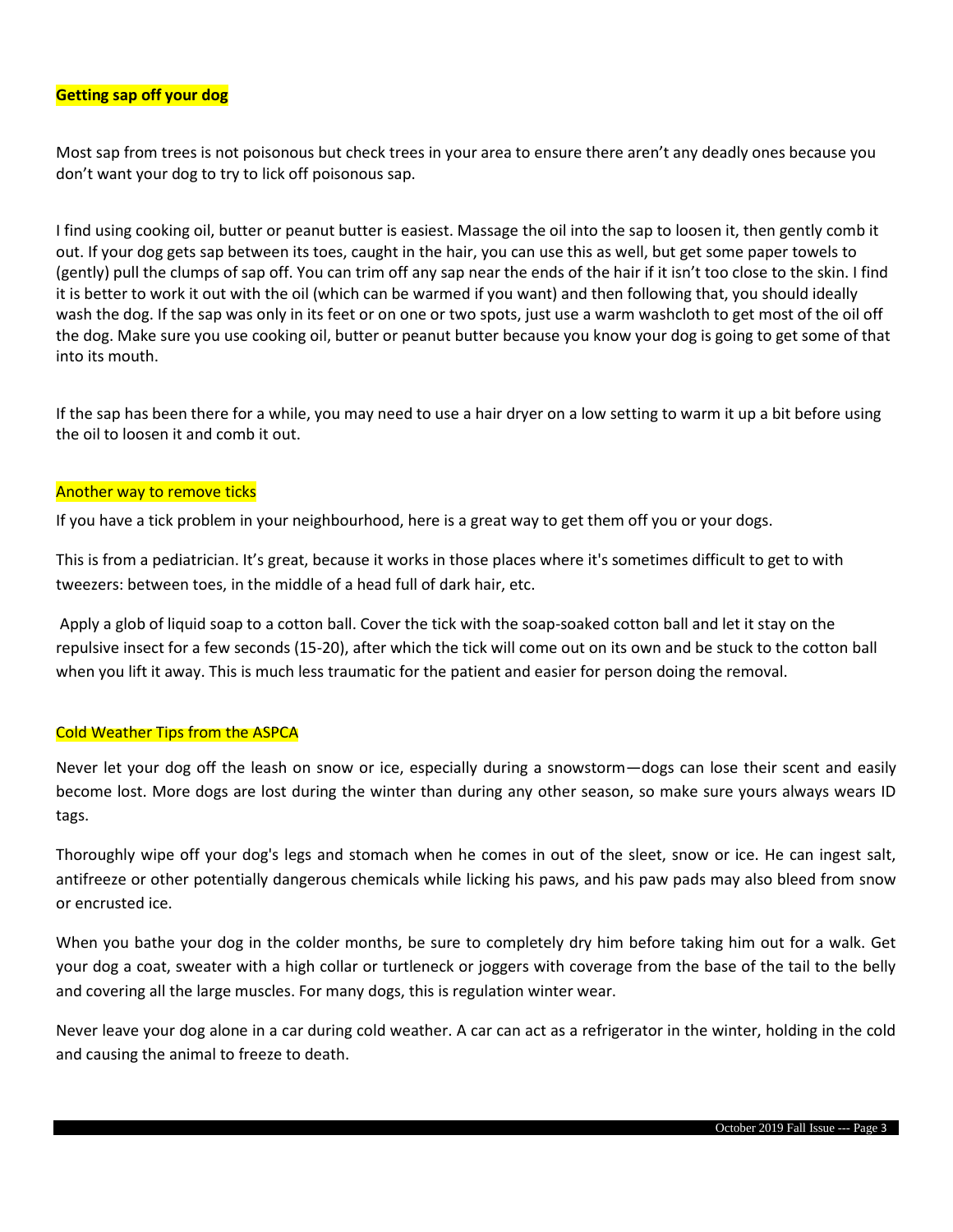### **When I got My New Dog**

I asked for strength that I might rear her perfectly; I was given weakness that I might feed her more treats. I asked for good health that I might rest easy; I was given a "special needs" dog that I might know nurturing. I asked for an obedient dog that I might feel proud; I was given stubbornness that I might feel humble. I asked for compliance that I might feel masterful; I was given a clown that I might laugh. I asked for a companion that I might not feel lonely; I was given a best friend that I would feel loved. I got nothing I asked for, But everything that I needed.

### **Breakfast bars**

So easy - you just throw everything into the bowl, mix & pat onto two, greased cookie sheets, no rolling or cookie cutters. Cut the recipe in half if you want fewer biscuits.

- \* 12 c. oatmeal \* 4 c. whole-wheat flour  $* 8$  eggs  $* 3/4$  c. oil
- $*$  2/3 c. honey  $*$  1/2 c. molasses
- 

\* 2 c. milk \* 1 large can solid pack pumpkin (optional)

\* 3 to 4 mashed bananas (optional)

Preheat oven to 325 F. Grease 2 cookie sheets.

Dump everything into a very large bowl. Mix this whole mess together (use your hands if you prefer), pat onto greased cookie sheets & bake at 325 F for 1 hour. After one hour turn the oven off, crack the oven door & allow bars to cool in oven. Break into whatever sizes you want. These freeze well.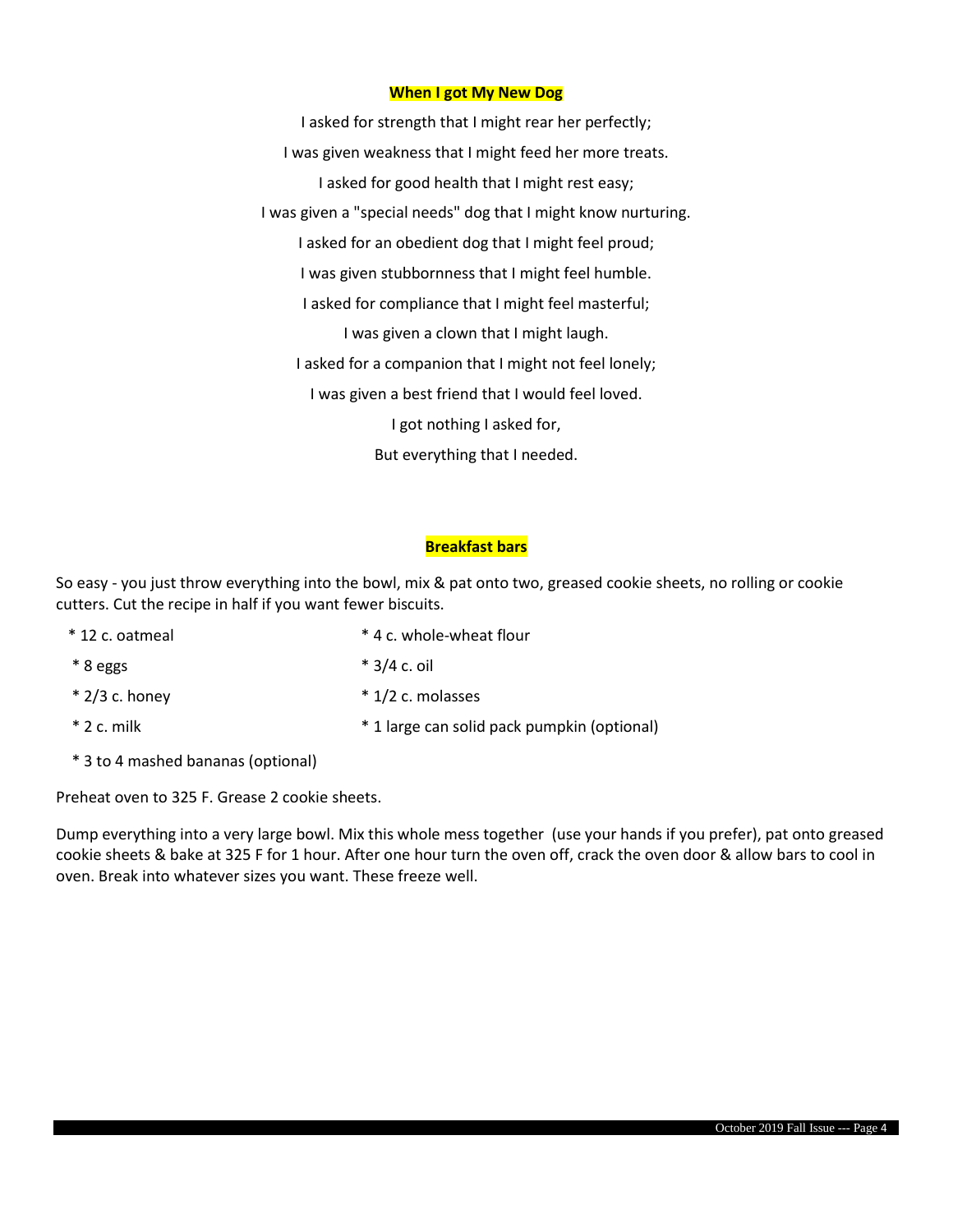# **Is your dog bored?**

As winter comes closer and the days get shorter, there are fewer hours in which to walk your greyhound. Then of course, there's that awful weather – wind, rain, sleet, snow – and we all know how much greyhounds LOVE cold weather!  $\odot$ 

If the weather isn't great, take your dog for a drive. Visit a nearby pet store where the dog is welcome. Take him inside and let him pick out a new toy or a treat. Visit with the other people and dogs in the store.

There are also games you can play indoors. Playing with your dog in the house will keep your pet from becoming bored as well as strengthening your relationship with your dog. Playing can also become a way to train a dog and to reward a dog.

Greyhounds love it when you drag something along the floor. Tie an old stuffed toy or a white sock onto the end of a rope or heavy twine, and drag it down the hall. Play with the dog the same way you would play with a cat and a piece of string. Let him catch it and toss it, then pull it away again.

You can also toss a stuffed toy. Get them to grab it, kill it, then take it away and throw it again. You can train fetch with this as well. You can also play tug of war but make sure you win at the end. (This game is not recommended for people with babies or small children.)

Another great game is hide and seek. This is somewhat more difficult if you have multiple dogs but can still be done. I start out by hiding in a pretty obvious place, like beside the bed. Then call the dog. Be very excited and tell the dog how smart he is when he finds you. Once he knows what he is meant to do, start making it harder for him to find you. Hide behind doors, in closets, behind the couch. If the dog doesn't find you, keep calling. Some dogs use their nose, others just look. This is a good way to train your dog to come.

Hunting for treats is another good game. Place a treat somewhere the dog can see you, and then tell them to take it. Once they understand the game, make it a little harder for them to get the treat, i.e. put it under a towel but let them see it going there. You can vary this by making it more and more difficult to find the treat, under the corner of a rug, under a table, behind a door, or you can hide multiple treats and tell them to take it. A variation on this is take some old plastic cups and chopped up treats. Start by placing the cups face down and putting a treat under each one, making sure your greyhound is watching you do this. Tell the dog to take it and see if they will tip over the cup to get the treat. If they don't, try placing the cups face up with the treats, once they get them, face the cups down again. Once they figure this out, put a treat under only one of the cups and tell them to take it. Whenever your dog gets something right, remember to be very excited and tell them how wonderfully smart they are.

Another fun game is follow the leader. Have a pocket full of treats and call the dog and once it is coming, walk around different obstacles in your house, like the dining room table (give a treat), if you can do it, walk over top of your bed and off the other side (give a treat), go up or down stairs (give a treat). If this is a game your dog enjoys, maybe put some obstacles out that you can weave through like some large pots or buy some pylons. When the dog follows (or heels) make sure to give treats.

The opposite to this game is keep away. Choose a cue like "keep away" or "Got your tail". Using exaggerated body language like stalking or reaching, chase your dog (slowly) saying your cue words. When the dog moves away, tell him how smart he is, and walk the other way, calling him to you. Praise him again when he comes. You can do this with or without a toy. Repeat as often as you want. I combine this game with peek a boo. I hide, call the dog, jump out and say Boo and then turn around, I say I'm gonna get your tail, and chase them a few steps, then turn back, call them and give them a treat.